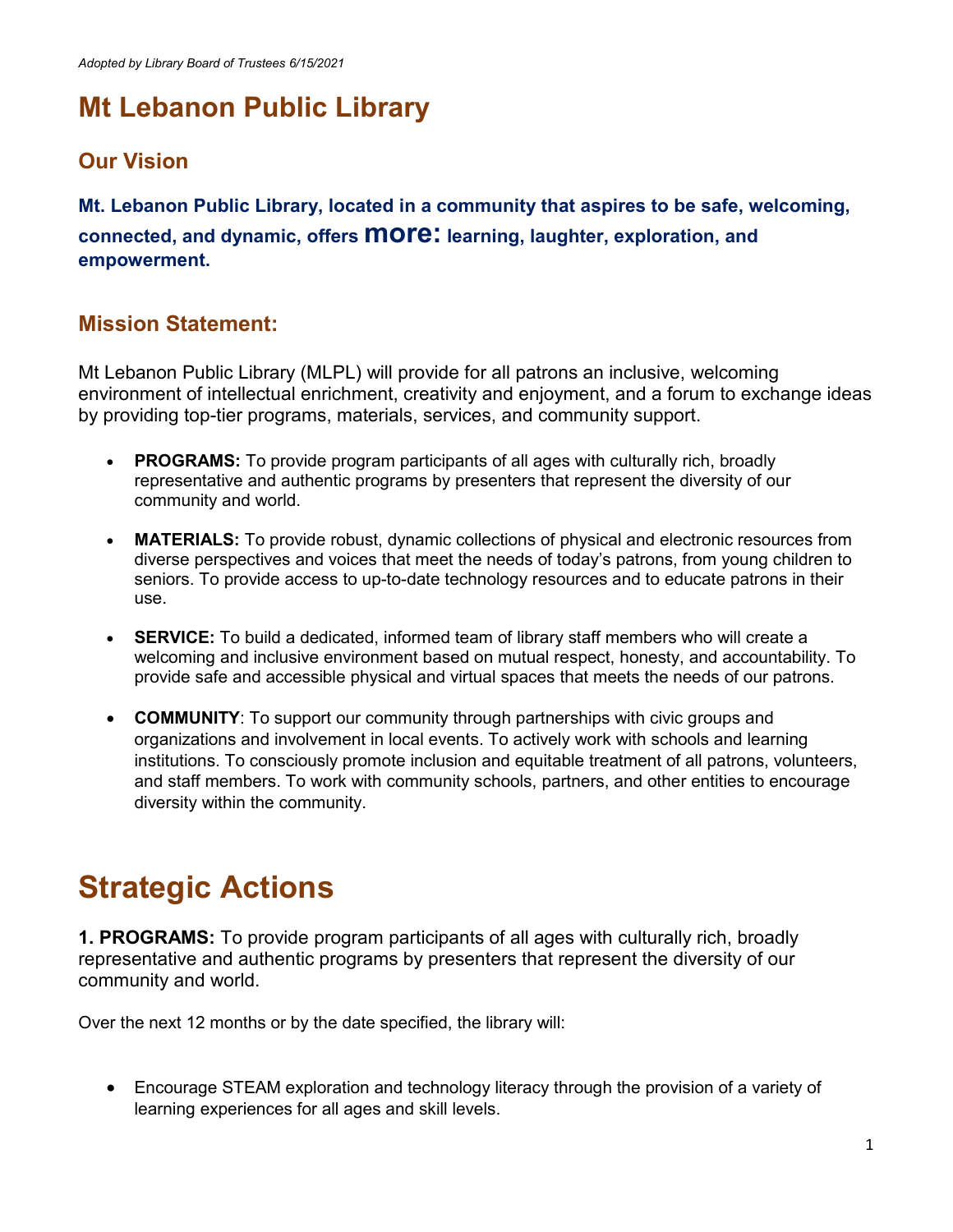- $\circ$  Increase the number of STEAM program offerings, specifically in the areas of coding and technology, to help meet patron demand.
- $\circ$  Offer open work time in the Learning Lab with access to knowledgeable staff members.
- Engage caregivers and children in innovative practices in child development and early literacy education through the leadership, mentorship and guidance of our professional librarians.
	- o Maintain library "Family Place" official designation.
	- $\circ$  New children's librarians will undergo training in current Early Literacy research and techniques.
- Provide programs that support each arm of the PA Forward 5 literacies initiative for all ages: Basic Literacy, Civic literacy, Financial Literacy, Health Literacy, and Information Literacy.
- Adopt programming methods and tools that increase accessibility (such as Closed Captioning for virtual programs).
- Provide programs and resources that support a shared commitment to improving Diversity, Equality, and Inclusion (DEI) education in the community.
- Library staff will seek out and apply for 3-5 new grant opportunities to support programming initiatives by December 2022.

**2. MATERIALS:** To provide robust, dynamic collections of physical and electronic resources from diverse perspectives and voices that meet the needs of today's patrons, from young children to seniors. To provide access to up-to-date technology resources and to educate patrons in their use.

Over the next 12 months or by the date specified, the library will:

- Maintain comprehensive, unique, and curated collections by practicing responsible weeding and labeling of materials and use collection tools to identify gaps in the collection.
	- o Complete comprehensive collection studies to identify gaps in collection using Edelweiss and other collection tools.
	- o Review existing collection for biases or uneven representation and maintain collection accordingly by purchasing or weeding.
	- $\circ$  Review existing collection development policy and make recommendations to library Board of Trustees to update the policy to reflect an increased emphasis on the needs of today's audience.
	- $\circ$  Review collection maintenance criteria to ensure that the criteria include selection and maintenance practices that lead to a diverse and inclusive collection.
- Librarians and admin will provide training and tools to equip front line staff to assist in promoting digital resources, special displays, library initiatives like Summer Reading, and the physical collection.

**3. SERVICE:** To build a dedicated, informed team of library staff members who will create a welcoming and inclusive environment based on mutual respect, honesty, and accountability. To provide safe and accessible physical and virtual spaces that meets the needs of our patrons.

Over the next 12 months or by the date specified, the library will: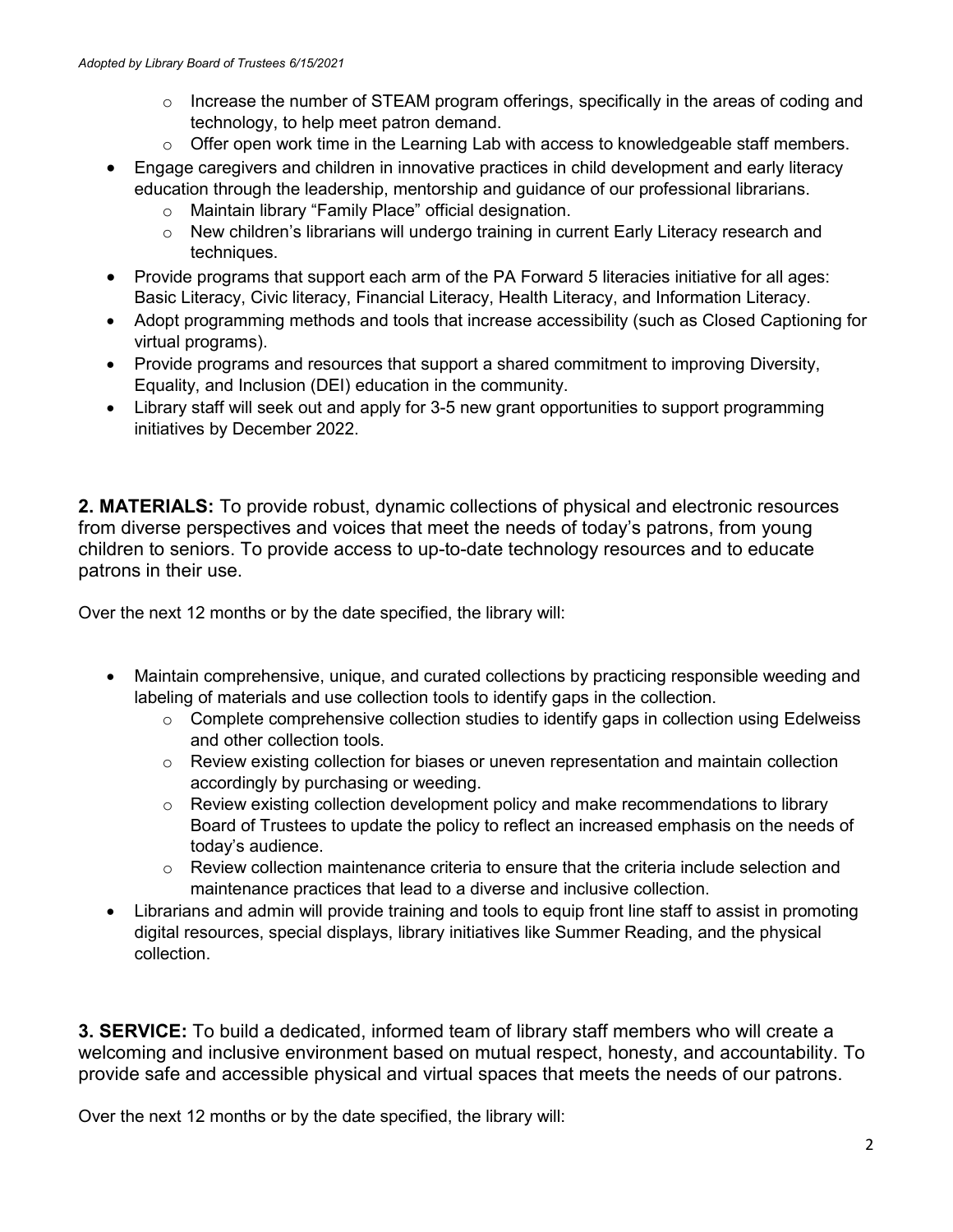- Administration, Librarians, and Public Service Staff will earn a minimum of 6 CEU's every two years (per state requirements) by participating in continuing education classes on library issues, library services, and current and emerging technologies.
- Conduct a study of our physical space and consult with experts in the field, determine the needs of patrons and continue to provide a safe environment and promote established health practices.
- Redesign website to optimize ADA and mobile by end of 3Q/4Q 2021 and incorporate staff training.
- Integrate services that increase library accessibility and ease of use (such as the contact-free pickup service) into regular library services post-pandemic and investigate methods to make such services a permanent fixture.
- Establish an Information Security Policy for staff to sign off on to ensure honesty and accountability toward providing a safe and secure library environment for all by end of 2021/early 2022
- Establish Disaster Planning Document, to be on file for staff and municipal access, in an effort to protect materials and safeguard services through challenging times to be completed by end of 2021/early 2022.
- The Library Board of Trustees will establish a regular schedule to ensure policies and procedures are current, consistent, clearly communicated to the public and equitably enforced.
- The Library Board of Trustees will explore green initiatives and ways in which the library can improve and promote green practices, including the possibility of LEED certification for the library, by 1Q22.
- Library staff with the support of the board's Fundraising Committee will create a focused fundraising campaign to support the purchase of new furniture for the main library area to be completed by December 2022.
- The board's fundraising committee will work with library staff to formulate event budgets, including staff costs, for all fundraising events held at the library to be completed by December 2021 to gain a true understanding of the viability/ profit margin of events.

**4. COMMUNITY**: To support our community through partnerships with civic groups and organizations and involvement in local events. To actively work with schools and learning institutions. To consciously promote inclusion and equitable treatment of all patrons, volunteers, and staff members. To work with community schools, partners, and other entities to encourage diversity within the community.

Over the next 12 months or by the date specified, the library will:

- The Library Director will work with the Municipal Commissioners to ensure that the Library Board of Trustees consists of dedicated citizens that represent the entire community.
- The library will further broaden our reach through strengthening relationships with schools, community groups, civic organizations, and local government.
	- $\circ$  The library will seek to provide more outreach/ program services for adults to local retirement communities, churches, etc.
	- $\circ$  The library will host an event for school administration, teachers, and librarians to demonstrate the library's resources and exchange information about collections, programs, and resources.
	- $\circ$  The library will investigate creation of a committee of representatives from our library, the Recreation Center, Uptown and Beverly Road business districts, Mt. Lebanon School District, Outreach Teen and Family Services, and the Public Safety Center to meet